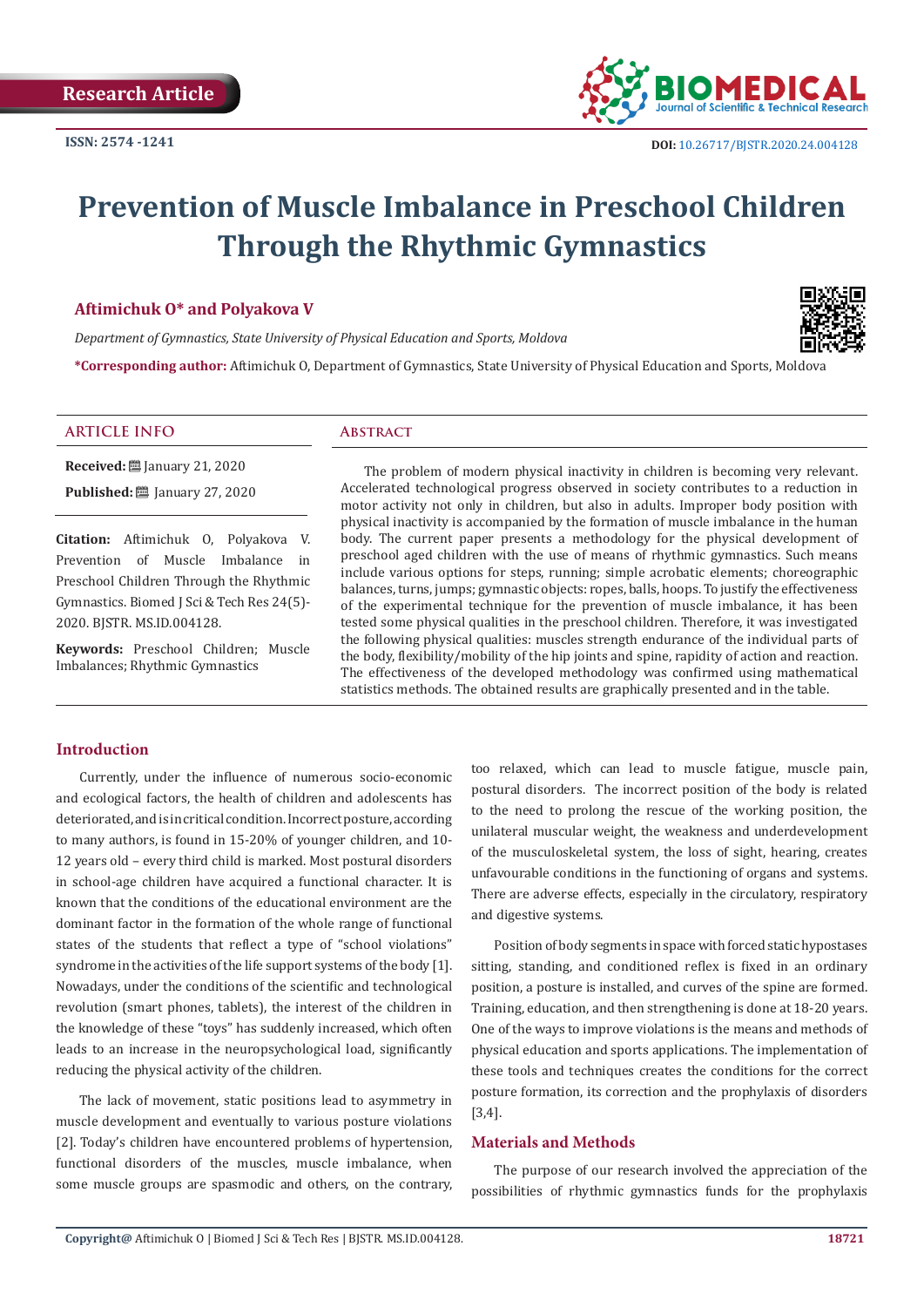of muscular imbalance in pre-schoolers through rhythmic gymnastics. The research methodology is presented by the methods of theoretical analysis and synthesis of the data of the specialized literature, the analysis of the training process, the method of pedagogical observation, the testing of physical capabilities, the pedagogical experiment, the methods of statistical mathematics. Data analysis of the scientific and methodological literature was performed on the problems of hypo-dynamics and kineto-prophylaxis. It has been studied the problems of the physical development of the children, as well as the means of the sports tests aimed at the physical development were analysed and synthesized.

The synthesis of the literary data allowed us to find that the wide application of the means of rhythmic gymnastics is one of the acceptable conditions for the improvement of the prophylactic process of the muscular imbalance, the formation of the muscle tone, the development of the motor skills of the children, as well as the removal of the stress of the daily life, which is expressed in psychological comfort and safety itself. The analysis of the kineto-prophylactic training process allowed us to establish that its optimization is possible provided the continuous study of new programs and proposals from the scientific body of research in this field. The improvement of the kineto-prophylactic process in the system of rhythmic gymnastics lessons is possible only by the permanent condition of the interest towards the new methods and the forms of organization of the training. Self-enrichment with new information, tendency towards creation, elaboration of new methodologies with the use of different means must increase the effectiveness of the training lessons. The pedagogical observations were carried out with the purpose of multilateral study of the problem interested in us in the process of kineto-prophylactic training. The observations were made on both the activities of the coaches and the activities of the children during the physical exercises. In order to assess the physical abilities of the children were performed the following tests:

# **A. Assessment of the Strength Endurance of the Different Muscles of the Body**

**1. Abdominal Muscle –** bending of the body (times) from the position lying on the back, legs bent, arms crossed on the chest with hands on shoulders, for 30″.

**2. Spine Muscles –** lifting the body from the position lying on the abdomen and maintaining this position, hands bent after the head (sec).

**3. The Muscles of the Parts of the Body –** the child lies on the right (left) side of the body, arms and legs extended; on command, raise the limbs simultaneously and try to maintain the position (sec).

**4. Arm Muscles –** from the support position lying down, legs extended, the child tries to move forward in the hands (m).

**5. The Muscles of the Legs –** from the standing position, performing the knee flexions (times).

# **B. From the "Flexibility/Mobility" Group the Possibilities of the Following Joints were Determined:**

**1. Coxofemoral Joints –** "string" is performed: right (left) – forward and backward extension of the legs, landing on the floor; the front string is made with the legs extended laterally. The distance from the groin area to the floor will be determined (cm).

**2. The Backbone –** was accomplished in one forward direction by bending the body from the sitting position on the floor, the legs slightly apart laterally, the arms outstretched (cm).

#### **C. Rapidity**

1. Of the actions are determined according to VL Marishchuk [5] – performing the beating of the hands (times) over the head and thighs for 20 seconds.

2. Of the reactions are determined after VI Lyah [6]: The trainer holds a gymnastics stick numbered vertically from the upper end with the extended arm. The child holds the open palm near the bottom end of the stick. After 1-2 seconds, the trainer releases the stick, and the examiner must catch it as soon as possible (close the palm). The grip is made with the working hand. It is evaluated by the average distance in cm after three attempts from the bottom end of the stick to the place where the little finger is held.

## **Subjects**

The research was carried out within the sports complex of the State University of Physical Education and Sport and the kindergarten of the municipality of Chisinau. In the pedagogical experiment 20 children participated, divided into two groups: experiment and witness, 10 children each.

#### **Procedures**

The pedagogical experiment was carried out through two basic stages. In the first stage, the objectives of systematic means of rhythmic gymnastics were solved, which ensures the development of physical abilities in the examined children. At the present stage, the parameters of the physical capacities have been established. The initial level of exam development was appreciated using the methods of testing the strength, flexibility/mobility and rapidity capabilities, as a result of which the homogeneous groups were evaluated. In the second stage, the control of the effect of the kinetoprophylactic program for the development of physical abilities in the examined children was accomplished.

#### **Statistical Analysis**

The processing of the obtained results of the research was carried out by means of mathematical processing and interpretation of statistical data: arithmetical mean the mean  $(\bar{x})$ , standard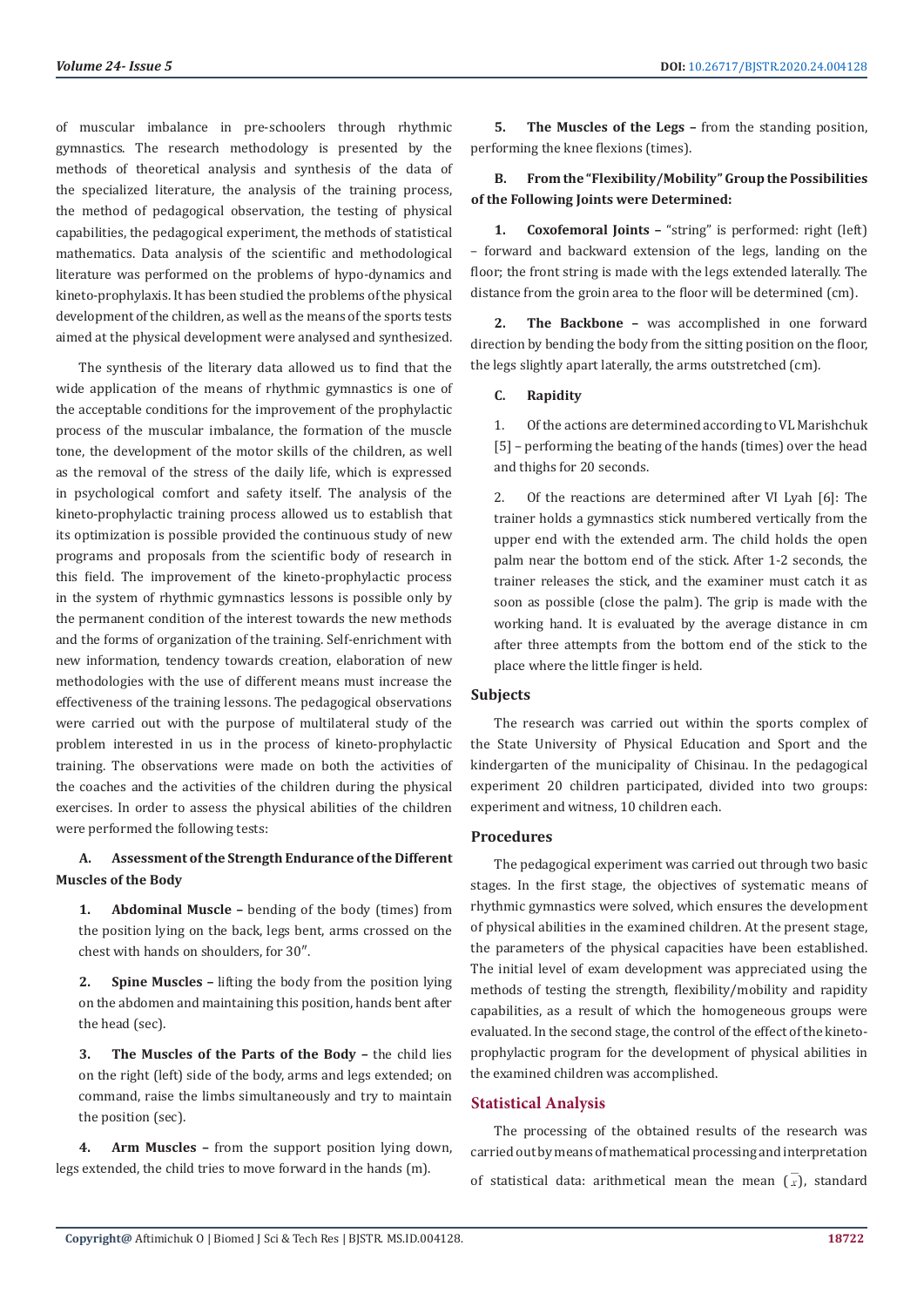deviation  $\left( \delta \right)$ , the standard error of the mean values, the reliability of the differences in the mean values of the two empirical sets was determined by the Student's t-criterion.

#### **Description of the Experiment**

The purpose of the physical exercise consists in strengthening the health, increasing the natural resistance to pathological agents from the external environment, establishing a psychophysical balance between the body and the environment. In view of the above, we have developed a methodology for the physical development of pre-school children. The experimental methodology has involved the use of rhythmic gymnastics methods. The lessons were conducted three times a week for 60 minutes and it contained three basic parts. The preparatory part of the lesson (15-20 minutes) includes the total warm-up of the body, of all the muscles. Particular objectives involve the formation of the right posture and the beautiful walking. This time period of the lesson includes different variations of walking, running; light acrobatic elements; choreographic jumps. The particularity of the jumps includes the combination of the work of the legs and arms, which involves tightening some muscles and relaxing others.

The basic part of the lesson lasts 35-40 minutes and starts with educating the sense of balance. For this are used different forms of choreographic balances (vertical, horizontal) with different positions of the arms. Next it is learned two-leg and one-leg turns with different free-leg positions. The next half of the basic part is for work with the objects of rhythmic gymnastics: rope, hoop and ball. This is divided into semesters: the first semester, September – December, working with the rope; second semester, January – May, working with hoop and ball. Based on the non-object and object elements, the technical elements, which have an appropriate

structure, were processed, and then combinations on parts and a complete composition were performed during the training, which were presented under the musical accompaniment with all types of tempo. The final part lasts 10-15 minutes and is represented by the strength exercises for the large muscles (abdominal and back) and the deep stretches.

At the end of the part, the dynamic rhythmic-musical games took place [7]. In order to assess the effectiveness of the experimental method, the physical qualities of the children from the experimental group were carried out. In Figures 1-4 are presented the results of the dynamics of physical qualities development. The results from the strength endurance group category explain that from 6 parameters: two, the muscles of the right and left parts of the body are significant at the threshold  $\rho < 0.001$ ; the four parameters – at the threshold  $\rho < 0.01$ ; the strength endurance of the abdominal muscles, back, arms and legs. The results obtained demonstrate the quite high potential of the means of rhythmic gymnastics, oriented to the development of strength abilities. To confirm the flexibility/mobility parameters we have investigated the dynamics of the development of the coxofemoral joints and the spine. From 4 parameters the three: coxofemoral flexibility/mobility of the right, frontal, and of spine are significant at the threshold  $\rho < 0.001$ ; one parameter, left coxofemoral flexibility/mobility – at the threshold  $\rho$  < 0.01. These data confirm the specificity of the rhythmic gymnastics' sports sample, in which the elasticity capacities are preferred. In the group of the parameters of the rapidity of both: the rapidity of the actions and the rapidity of the reaction are significant at the threshold  $\rho < 0.01$ . Working with rhythmic gymnastics objects contributes to the development of these physical abilities. In another case we see in the control group (Figures 5-8).



**Figure 1:** Development dynamics of the strength abilities in the experimental group.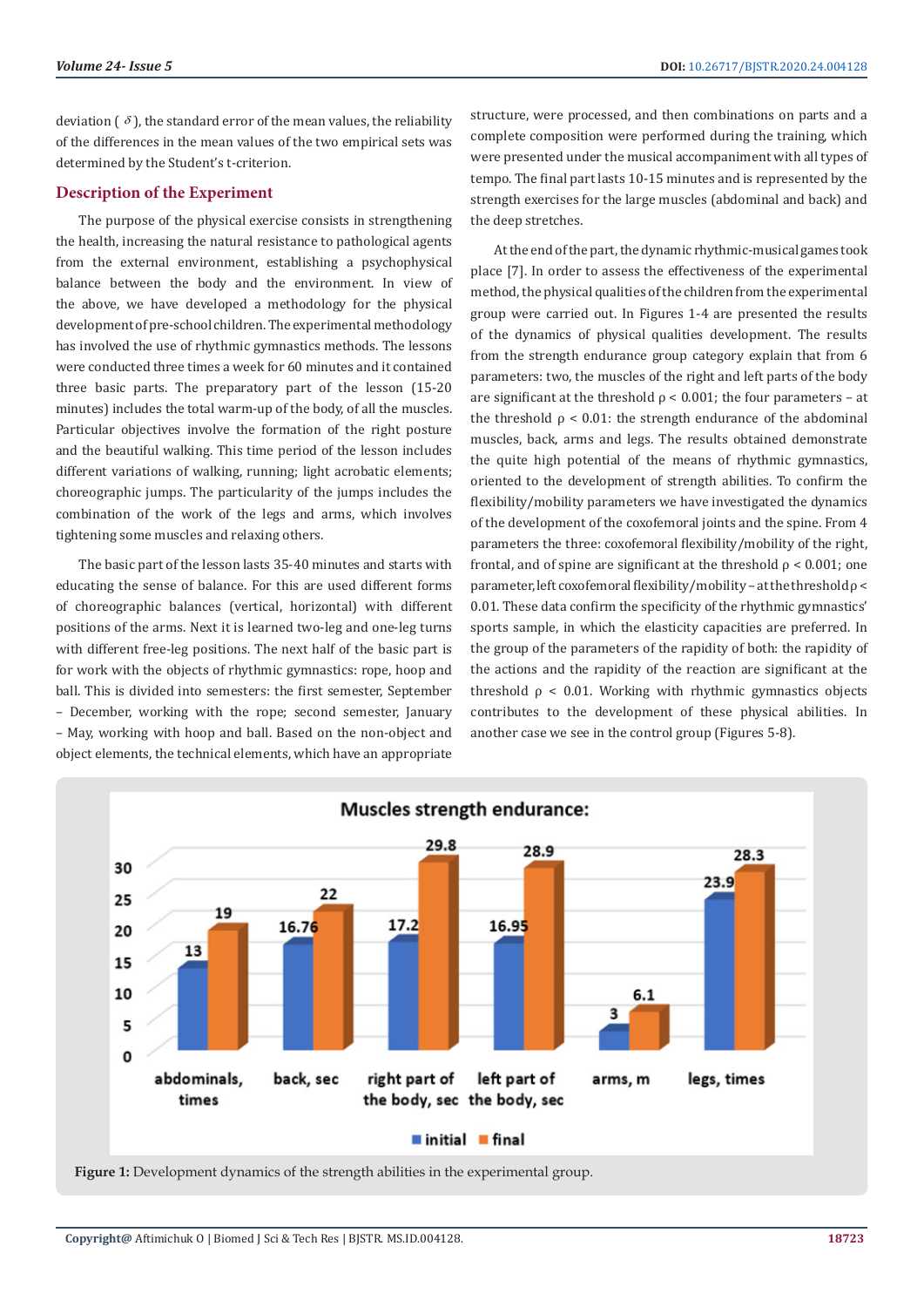

Figure 2: Development dynamics of the flexibility/mobility in the experiment group.





Figure 3: Development dynamics of the spine flexibility in the experimental group.





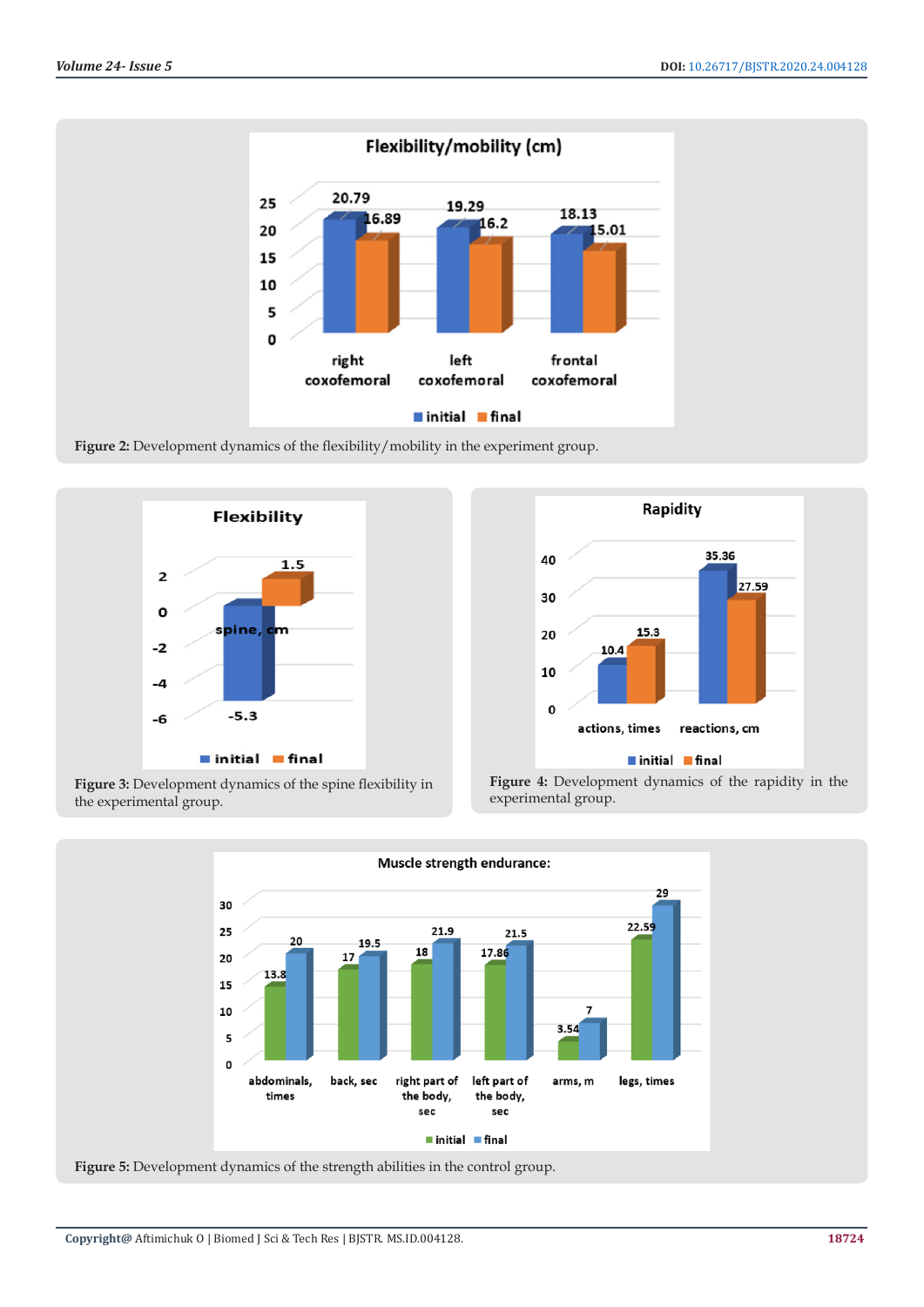











No parameter presented the statistical significance on the threshold  $\rho$  < 0.001. Of the 12 parameters, four: the strength endurance of the back muscles, the flexibility/mobility of the right and frontal coxofemoral, of the spine, are significant at the threshold  $p < 0.05$ . Three parameters: the strength endurance of abdominal muscles, arms, legs and the rapidity of actions showed statistical significance on the threshold  $\rho$  < 0.01. And the data of four parameters are not significant ( $\rho > 0.5$ ): muscles strength endurance of the

right part of the body and the left part of the body, the flexibility/ mobility of the left coxofemoral and the rapidity of the reaction. The results obtained imply that the development of physical abilities in pre-schoolers requires the development of physical education lessons with special orientation to the prevention of muscular imbalance. The effectiveness of the experimental method can be looked at through the data in Table 1, where the comparative analysis of the average group indexes of the examined children is presented.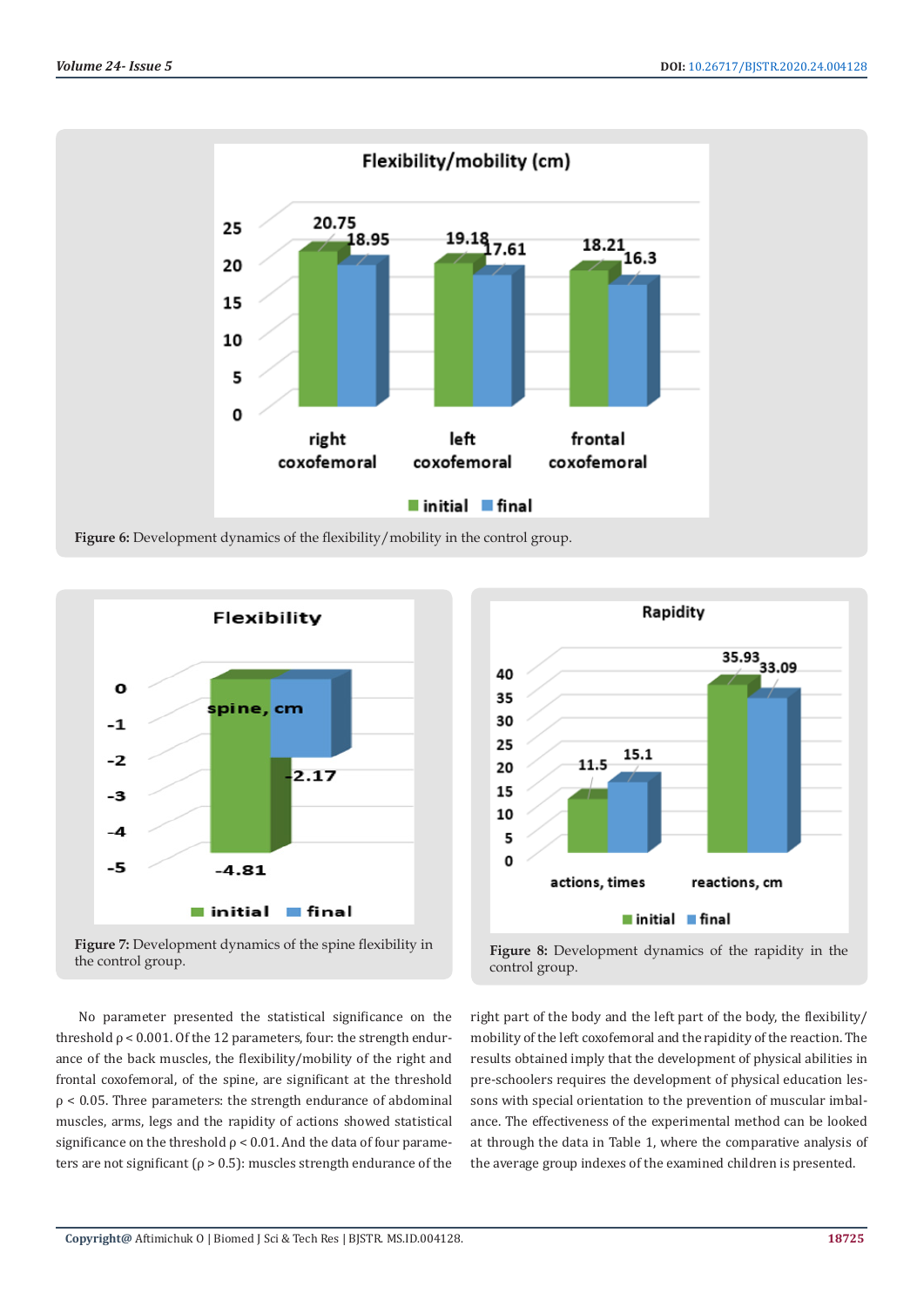| <b>Parameters</b>             |                         |            | Groups              | $\overline{\chi} \pm s_{\overline{z}}$ | $t_i$ | $\rho_i$ | $\overline{\chi} \pm s$ <sub>7</sub> | $t_{f}$ | $\rho_f$ |
|-------------------------------|-------------------------|------------|---------------------|----------------------------------------|-------|----------|--------------------------------------|---------|----------|
| Muscles strength endurance    | abdominal (times)       |            | $\boldsymbol{E}$    | 13.0±1.25                              | 0.142 | > 0.5    | $19.0 \pm 1.67$                      | 0.654   | > 0.5    |
|                               |                         |            | $\mathcal{C}_{0}$   | $13.8 \pm 1.7$                         |       |          | $20.0 \pm 1.9$                       |         |          |
|                               | back (sec)              |            | E                   | 16.7±1.25                              | 0.166 | $>0.5$   | 22.0±1,57                            | 1.419   | > 0.5    |
|                               |                         |            | $\epsilon$          | $17.0 \pm 1.3$                         |       |          | $19.5 \pm 0.8$                       |         |          |
|                               | parts of the body (sec) | right side | $\boldsymbol{E}$    | $17.2 \pm 2.9$                         | 0.199 | > 0.5    | $29.3 \pm 2.6$                       | 2.103   | 0.05     |
|                               |                         |            | $\boldsymbol{c}$    | $18.0 \pm 2.8$                         |       |          | 21.9±2.37                            |         |          |
|                               |                         | left side  | $\boldsymbol{E}$    | 16.95±2.95                             | 0.224 | > 0.5    | 28.9±2.9                             | 2.101   | < 0.05   |
|                               |                         |            | $\boldsymbol{c}$    | 17.86±2.8                              |       |          | $21.5 \pm 2.0$                       |         |          |
|                               | arms(m)                 |            | E                   | $3.0 + 0.9$                            | 0.439 | > 0.5    | $6.1 \pm 0.89$                       | 0.680   | > 0.5    |
|                               |                         |            | $\pmb{\mathcal{C}}$ | 3.54±0.84                              |       |          | $7.0 + 0.98$                         |         |          |
|                               | legs (times)            |            | $\boldsymbol{E}$    | 23.9±1.5                               | 0.263 | > 0.5    | $28.3 \pm 1.4$                       | 0.315   | > 0.5    |
|                               |                         |            | $\epsilon$          | 22.59±1.4                              |       |          | $29.0 \pm 1.8$                       |         |          |
| mobility (cm)<br>Flexibility/ | coxo-femoral            | right      | $\boldsymbol{E}$    | 20.79±0.93                             | 0.031 | $>0.5$   | 16.89±0.87                           | 2.153   | < 0.05   |
|                               |                         |            | $\mathcal C$        | 20.75±0.89                             |       |          | 18.95±0.4                            |         |          |
|                               |                         | left       | E                   | 19.28±0.87                             | 0.083 | > 0.5    | $16.2 \pm 0.6$                       | 2.101   | < 0.05   |
|                               |                         |            | $\epsilon$          | 19.18±0.83                             |       |          | $17.61 \pm 0.3$                      |         |          |
|                               |                         | frontal    | E                   | 18.13±0.84                             | 0.067 | > 0.5    | 15.01±0.41                           | 2.198   | < 0.05   |
|                               |                         |            | $\mathcal{C}_{0}$   | 18.21±0.85                             |       |          | $16.3 \pm 0.42$                      |         |          |
|                               | spine                   |            | $\boldsymbol{E}$    | $-5.3 \pm 0.85$                        | 0.357 | > 0.5    | $1.5 \pm 0.73$                       | 3.256   | 0.01     |
|                               |                         |            | $\mathcal C$        | $-4.81 \pm 1.08$                       |       |          | $-2.17 \pm 0.86$                     |         |          |
|                               | actions (times)         |            | $\boldsymbol{E}$    | $10.4 \pm 1.32$                        | 0.523 | $>0.5$   | $15.3 \pm 1.54$                      | 0.108   | > 0.5    |
| Rapidity                      |                         |            | $\mathcal C$        | $11.5 \pm 0.93$                        |       |          | $15.1 \pm 1.02$                      |         |          |
|                               | reactions (cm)          |            | $\boldsymbol{E}$    | 35.36±2.05                             | 0.227 | > 0.5    | 27.59±1.9                            | 2.301   | 0.05     |
|                               |                         |            | $\boldsymbol{c}$    | 35.93±1.45                             |       |          | 33.09±1.45                           |         |          |

**Table 1:** Comparative analysis of the average group indices of physical development in the experimental (E) and control (C) groups.

 As can be seen, out of 12 parameters more than half (7) showed the statistical significance, of which one (spine flexibility) – on the threshold  $ρ < 0.01$ , other six – on the threshold  $ρ < 0.05$ . It should be noted that all the parameters in the flexibility group are significant in favour of the experiment group, thereby determining the specificity of rhythmic gymnastics lessons. Noteworthy is the fact that two parameters: the muscles strength endurance of the parts of the body, are also significant ( $\rho$  < 0.05), which argues in the lessons the sense of balance and correct attitude, where more skeletal muscles participate. The parameter "rapidity of reaction" ( $\rho$  < 0.05) which confirms the work with objects (circle and ball) in rhythmic gymnastics arouses interest.

## **Conclusion**

Thus, the results of the research have demonstrated the effectiveness of the experimental method with the use of the rhythmic gymnastics means oriented to the physical development in the preschool children. The methodology developed can be used in different physical culture activities, carried out not only with preschoolers, school-age children, but also with mature people. The

use of music in the lessons of physical culture of fortification can help to enrich the teachers, both in the plan of its cultural elevation and of the practitioners, as well as in the aspect of the creative approach to his profession.

#### **References**

- 1. [Kim DJ, Cho ML, Park YH, Yang YA \(2015\) Effect of an exercise program](https://www.ncbi.nlm.nih.gov/pmc/articles/PMC4499985/) [for posture correction on musculoskeletal pain. Journal Physical Therapy](https://www.ncbi.nlm.nih.gov/pmc/articles/PMC4499985/) [Science 27\(6\): 1791-1794.](https://www.ncbi.nlm.nih.gov/pmc/articles/PMC4499985/)
- 2. Dadaev OA, Sklyarenko RT, Travnikova NG (2003) Clinical and psychological characteristics of children and adolescents with scoliosis. In: Medical and Social Expertise and Rehabilitation, Russia 3: 10-14.
- 3. Cailliet R (2004) The Illustrated Guide to Functional Anatomy of the Musculoskeletal System. USA, Amer Medical Association.
- 4. Dvorakova H (1989) Forming the correct body position. În: Învăţământul preşcolar. Bucureşti: Didactică şi Pedagogică, Romania 3: 15-19.
- 5. Marishchuk VL, Bludov YuM, Plakhtienko VA, Serova LK (1990) Methods of psychodiagnostics in sports: Textbook. Education, Мoscow, Russia.
- 6. Lyah VI (1998) Tests in physical education of pupils: Teacher Manual. Vlados, Moscow, Russia.
- 7. Aftimiciuc O, Faur ML (2000) Jocuri ritmico-muzicale. Facla, Timişoara, Romania.